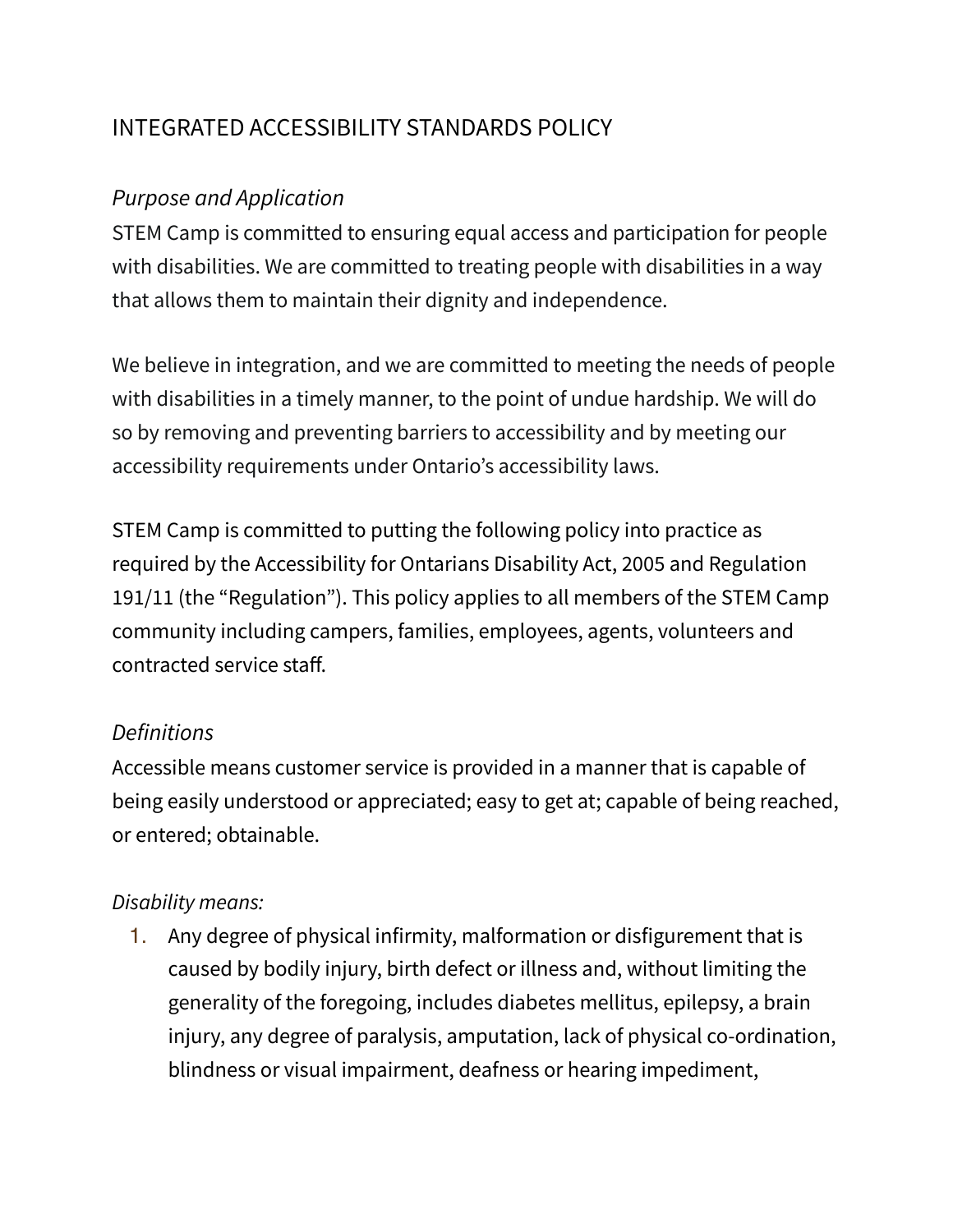muteness or speech impediment, or physical reliance on a guide dog , or other animal or on a wheelchair or other remedial appliance or device,

- 2. A condition of mental impairment or a developmental disability
- 3. A learning disability, or a dysfunction in one or more of the processes involved in understanding or using symbols or spoken language,
- 4. A mental disorder,
- 5. An injury or disability for which benefits were claimed or received under the insurance plan established under the Workplace Safety and Insurance Act, 1997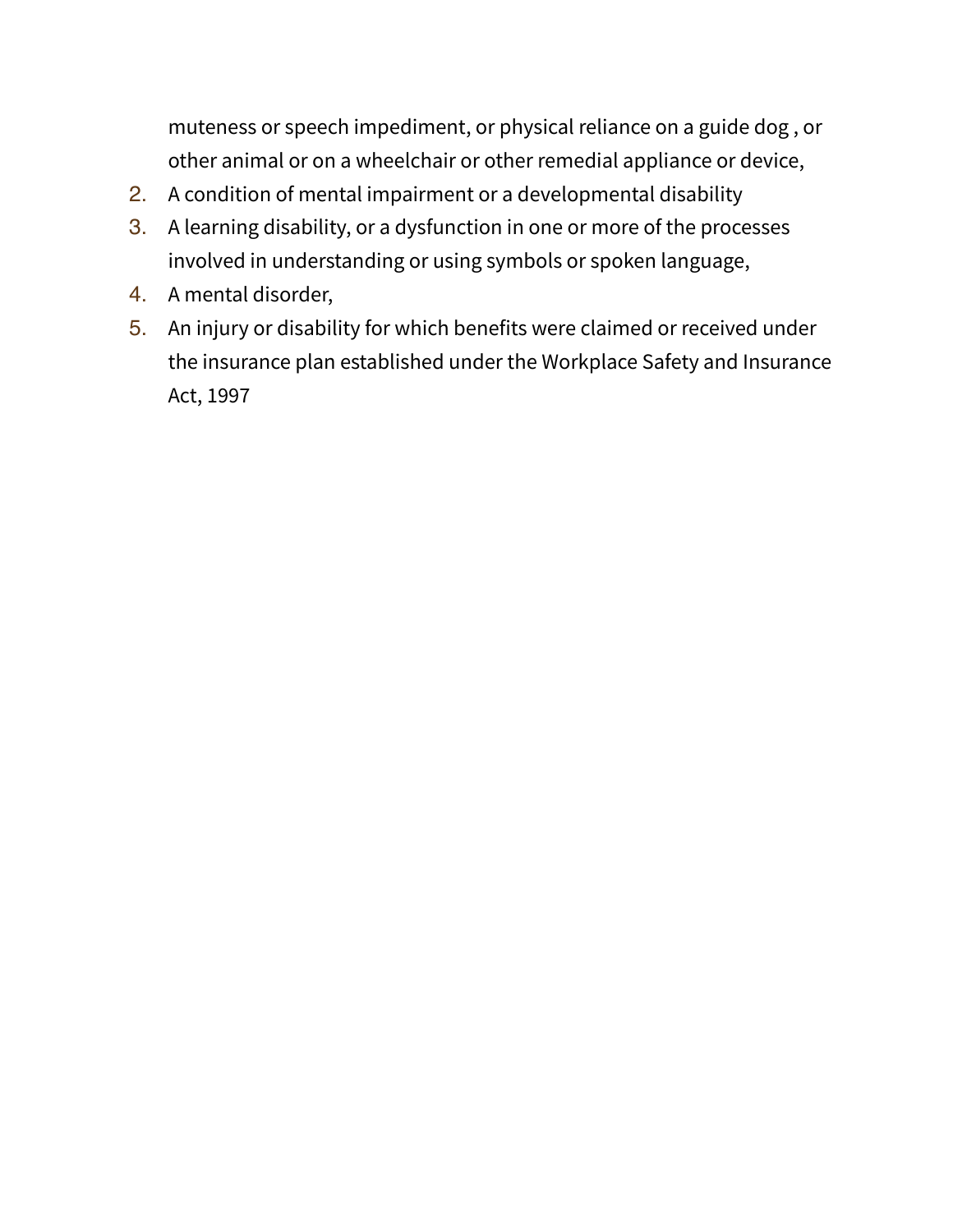# STEM CAMP'S MULTI-YEAR ACCESSIBILITY PLAN

STEM Camp is committed to ensuring equal access and participation for people with disabilities. We are committed to treating people with disabilities in a way that allows them to maintain their dignity and independence.

We believe in integration, and we are committed to meeting the needs of people with disabilities in a timely manner, to the point of undue hardship. We will do so by removing and preventing barriers to accessibility and by meeting our accessibility requirements under Ontario's accessibility laws.

STEM Camp is committed to putting these policies into practice as required by the Accessibility for Ontarians Disability Act, 2005 and Regulation 191/11 (the "Regulation"). These policies apply to all members of the STEM Camp community including campers, families, employees, agents, volunteers and contracted service staff.

STEM Camp is committed to developing, maintaining and documenting a Multi-Year Accessibility Plan outlining the strategy that improves opportunities for persons with disabilities, and prevents and removes barriers. The Multi-Year Accessibility Plan will be reviewed and updated by our Leadership Team at least once every 5 years and will be posted on our website. Upon request, STEM Camp will provide a copy of the Accessibility Plan in an accessible format.

Part 1: STEM Camp has committed to and plan to do the following at the indicated times:

2021: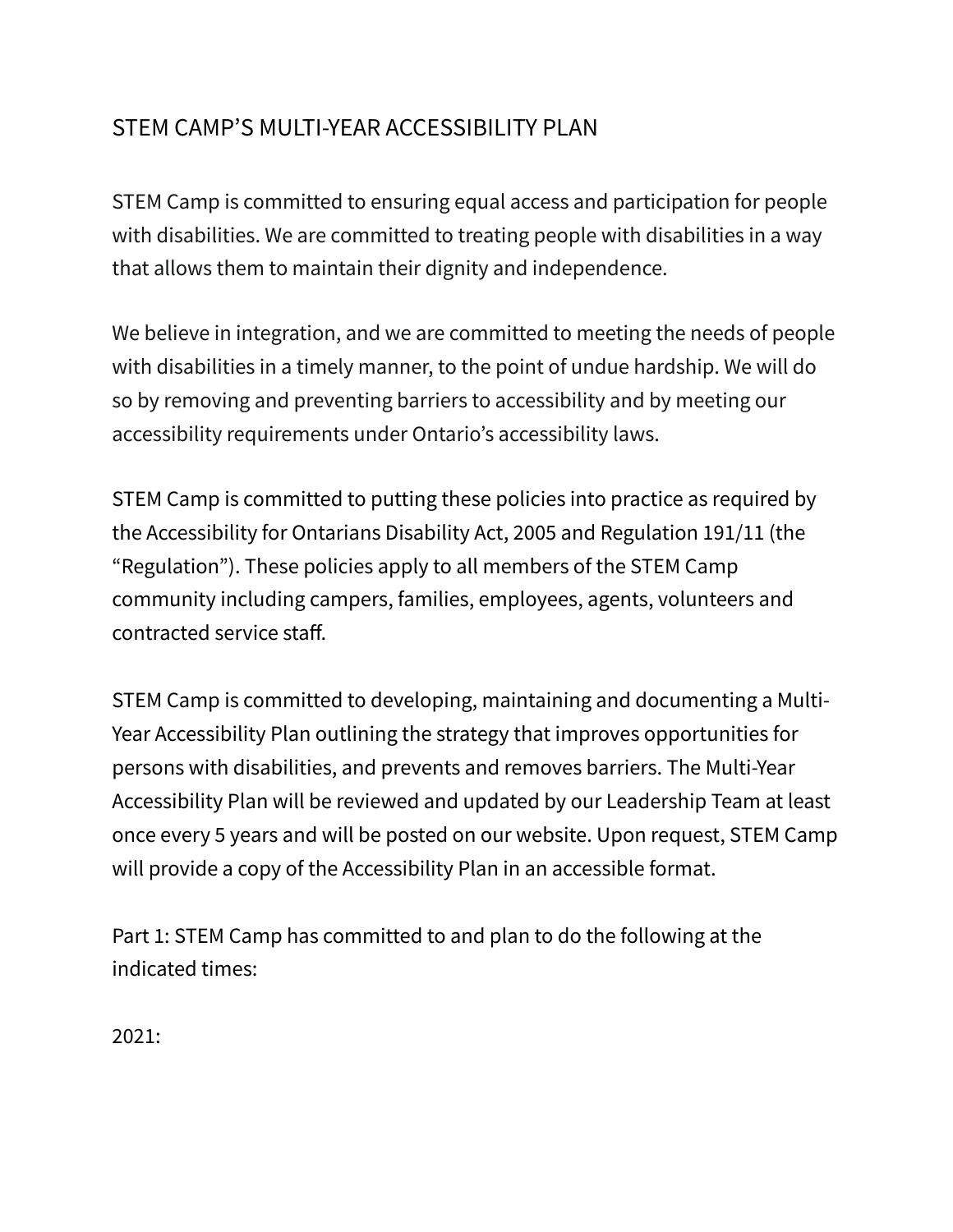- Reviewed and updated our emergency and public safety information so that it is accessible to the public, as well as developed a process for responding to requests and supports;
- When necessary, we provided and continue to provide individual plans to help employees who have disabilities during an emergency, or emergency information that is formatted so an employee who has a disability can understand it.
	- We continue to review our emergency information; each summer we determine which employees require this help; we are prepared and ready to provide this information to these employees in an accessible format if required; and have systems in place to follow up with these employees periodically to ensure that their needs are being met with respect to accessing this emergency information in the accessible format that they would benefit from.
- Created policies and procedures for each standard (which included developing a statement of commitment, assessing our current accessibility policies and identifying and addressing any gaps and updating any policies accordingly);
- Created a Multi-Year Accessibility Plan which is to be updated at least every 5 years;
- We take the needs of our employees with disabilities into account with our performance review processes to help with performance management.

#### 2022-2025:

- Train all staff, and continue to do so, on what they have to do under the IASR and on aspects of the Human Rights Code that relate to accessibility (these trainings will take place during our staff training in June each summer as well as during planned visits throughout the summer);
- Make our feedback processes, like surveys, more accessible for those that require and request the accessible format;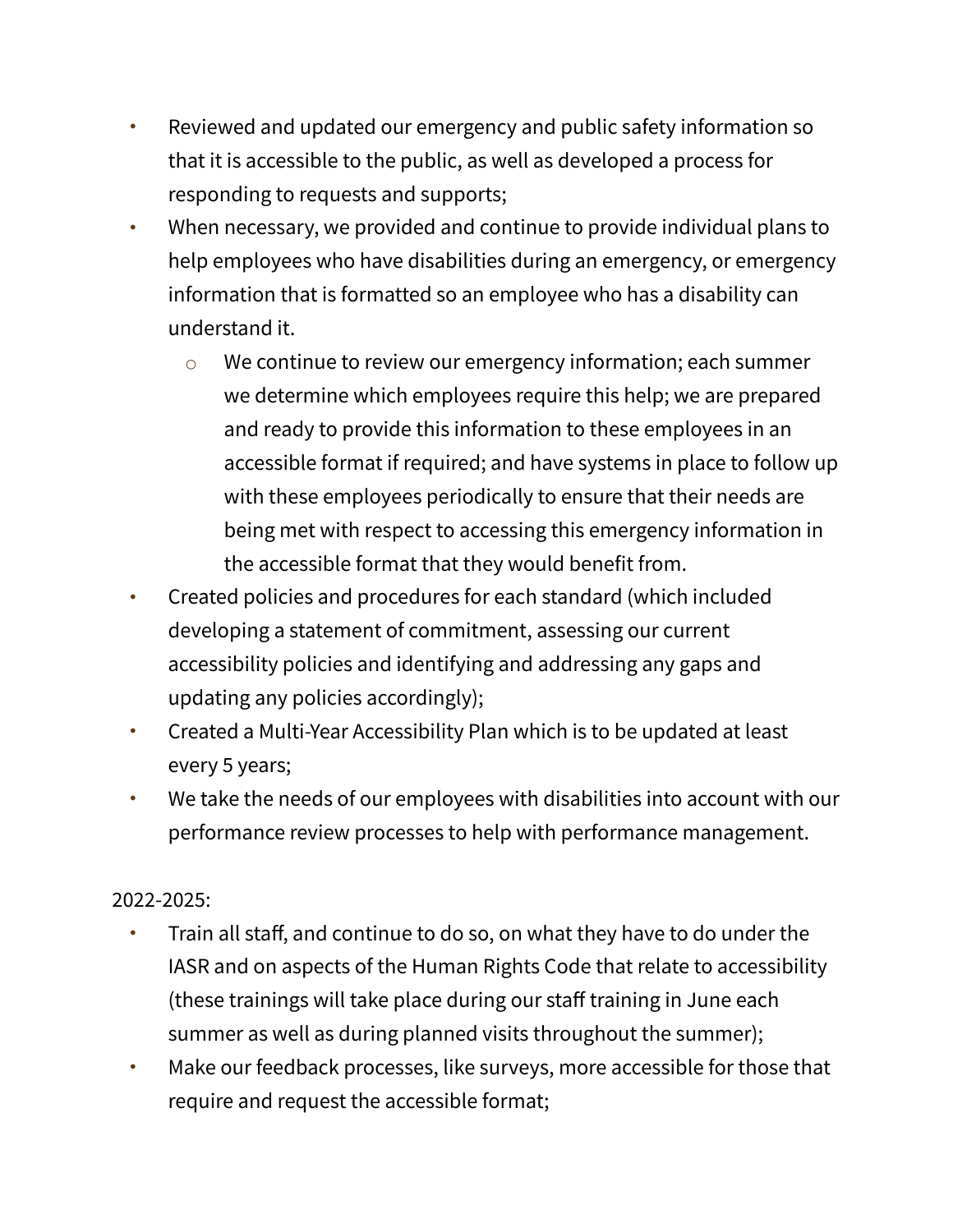- Make information about our camp's goods, services and rental facilities accessible and available for those that requested it in the accessible format;
- Put in place systems that notify employees, potential hires and the public that accommodations can be made during recruitment, assessment and selection processes for people who have disabilities;
- Put in place systems that notify new hires and staff of policies for accommodating employees with disabilities;
- Put in place a written process to develop individual accommodation plans for employees with a disability;
- Completed and submitted the government accessibility report;
- We continue to identify strategies to prevent and remove additional barriers in our camp setting/programming.
- Working towards ensuring that by 2021 we will have all internet website content to conform with WCAG 2.0 level AA (excluding live captioning and audio description).

Part 2: STEM Camp's strategy to prevent and remove additional barriers:

- We are committed to ensuring that we review and update our Multi-Year Accessibility Plan at least every 5 years.
- We will work with our IT support team to ensure that by 2021 all of our website content will conform with WCAG 2.0 level AA (excluding live captioning and audio description unless time/finances allow us the ability to address these areas too).
- We will complete and submit our next government accessibility report in 2023.
- We will continue to assess our programs/site/communication and customer service to identify and address/prevent any additional barriers that may arise.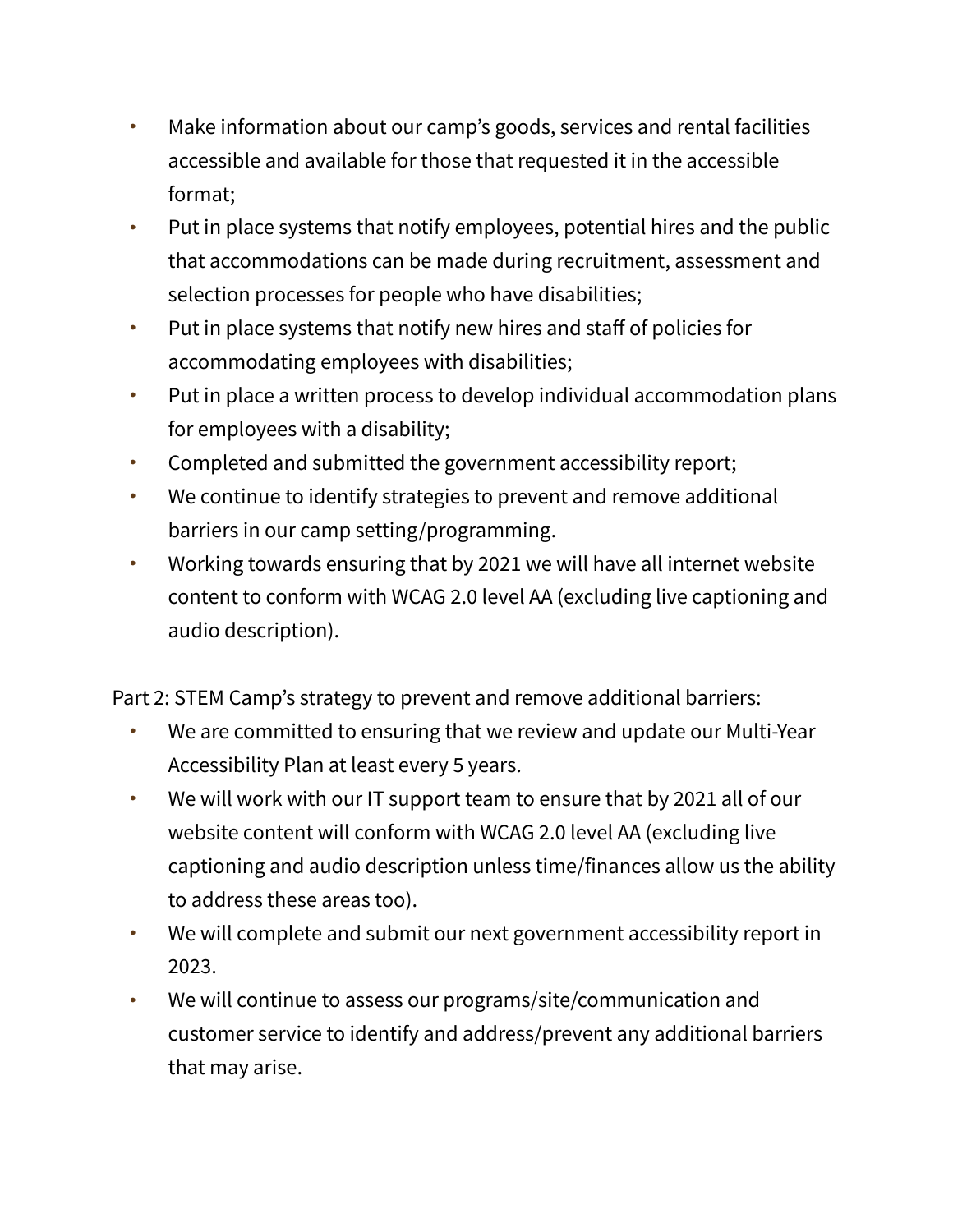• We will continue to consult with our families/staff/campers/alumni and others with and without disabilities to ensure that our Accessibility Policies and Plans are relevant and meet the needs of all. Any policy of STEM Camp's that does not respect and promote the dignity and independence of people with disabilities will be modified or removed.

# *Training*

STEM Camp will ensure that training is provided on the requirements of this Integrated Accessible Standards Policy and on Human Rights as they pertain to persons with disabilities. Training will be provided to every person who is an employee of STEM Camp; every person who participates in developing our policies; and all third parties who provide goods, services or facilities on our behalf. This training will be provided as soon as possible after the employee is hired; on an ongoing basis in connection with changes to this Policy; and in a way that best suits their learning needs and the duties of the employee/third party. STEM Camp will keep a record of all training that it provides under this policy.

# *Information And Communications*

# *Feedback*

STEM Camp accepts feedback from the public in a variety of methods including:

- Phone
- In person
- Social Media Channels
- **Fmail**
- And, through feedback forms such as surveys

All feedback, including feedback regarding good services and facilities, is welcome and will be reviewed and addressed by the Director of Operations, Camp Director or Executive Director, who can be contacted by email at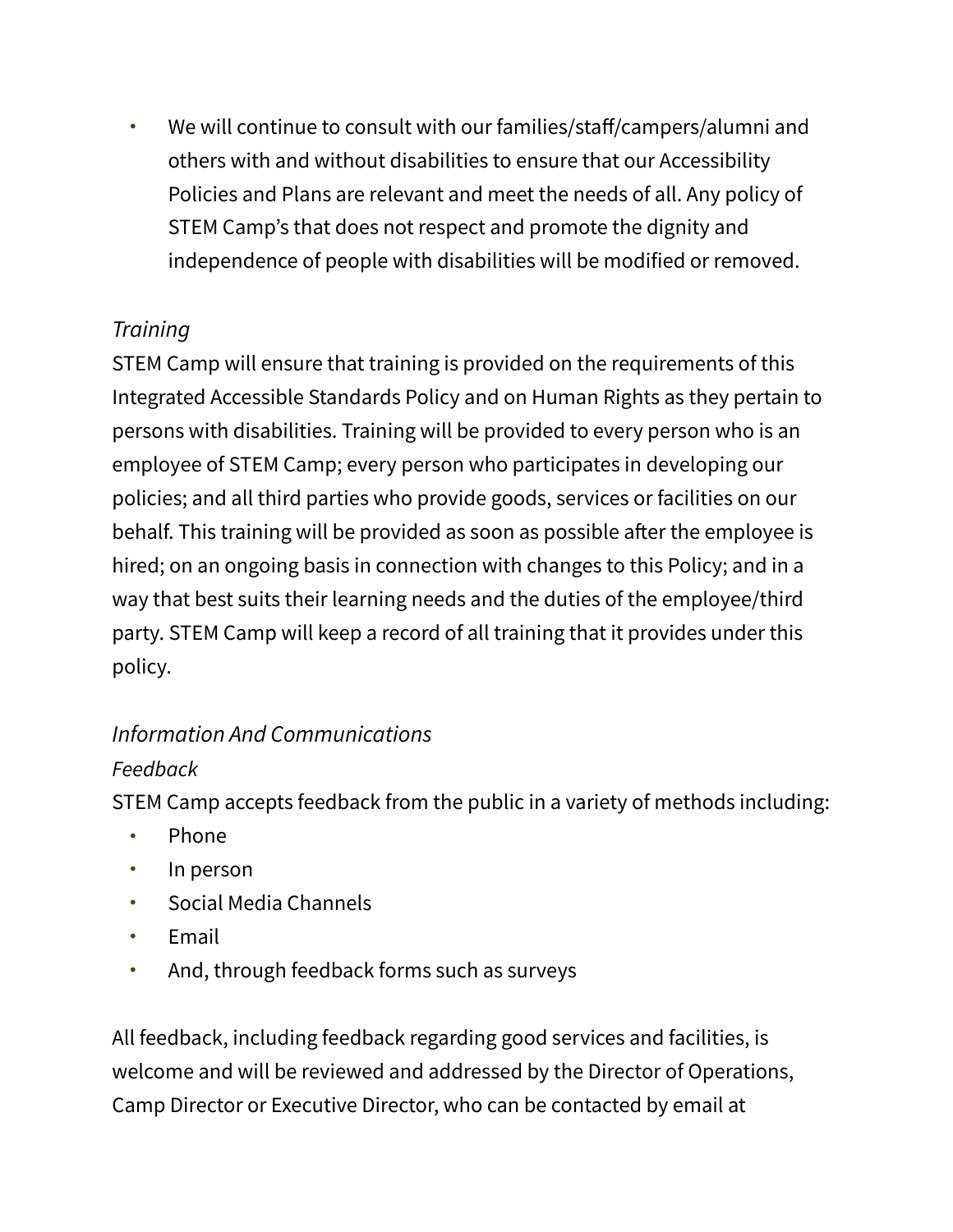support@stemcamp.ca or by calling [\(519\)475-6600.](tel:(519)475-6600) We will ensure that the feedback process is accessible to persons with disabilities by providing, or arranging for the provision of, accessible formats and communication supports, upon request. A response will be provided in a timely fashion. Complaints, if/ when they arise, will be addressed in a timely fashion by our Customer Service Manager and Leadership Team depending on the nature of the complaint.

## *Accessible Formats and Communication Supports*

Upon request, STEM Camp will provide, or will arrange for the provision of, accessible formats and communication supports at no increased cost, for persons with disabilities, in a timely manner that takes into account the person's accessibility needs. STEM Camp will consult with the person making the request as well as, notifying the public about the availability of accessible formats and communication supports.

#### *Accessible Websites and Web Content*

STEM Camp will ensure that its website, including web content, conforms to the World Wide Web Consortium Web Content Accessibility Guidelines 2.0, as required by the Regulation, except where this is impracticable or represents undue hardship.

## *Employment*

#### *Recruitment and Potential Employment Screening Process*

STEM Camp will provide notification to the public that in its recruitment process, accommodations are available for applicants with disabilities. STEM Camp is committed to employment equity and encourages all qualified candidates to apply. If an applicant requires an accommodation at any point during the hiring/ employment process they are encouraged to let the camp know that this is the case and inform the camp to the type of accommodation they require so that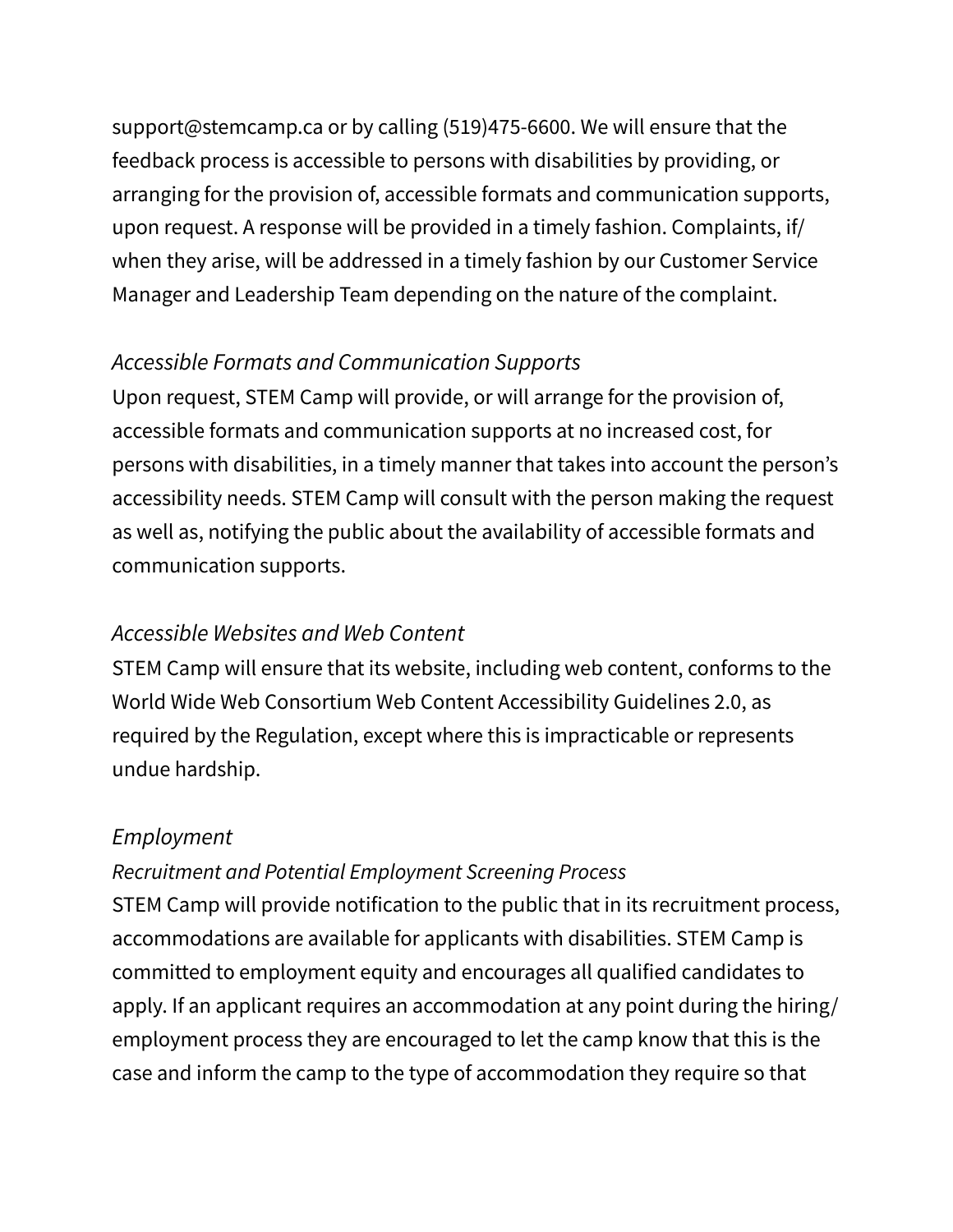the camp can work with them to meet their needs. Applicants are also reassured that all responses will be handled with strict confidence.

#### *Notice to Successful Applicants*

When making offers of employment to the successful applicants, STEM Camp will notify the applicant of its policies of accommodating employees with disabilities. The information that accompanies the contract indicates the following: STEM Camp has an accommodation process in place and provides accommodations for employees with disabilities. If you require a specific accommodation because of a disability and/or a medical need please contact Customer Service at (519) 475-6600 or by e-mail at support@stemcamp.ca so that arrangements can be made for the appropriate accommodations to be in place before you begin your employment.

## *Informing Employees of Supports*

STEM Camp will inform its employees of its policies (and any updates to those policies) used to support those with disabilities, including policies on the provision of job accommodations that take into account employee accessibility needs due to a disability. This information will be provided to new employees as soon as practicable after they commence employment.

STEM Camp has a return to work process for its employees who have been absent from work due to a disability and who require disability-related accommodations in order to return to work. The return to work process outlines the steps STEM Camp will take to facilitate the return to work and will include documented individual accommodation plans as part of the process in accordance with the requirements of the Regulation.

Where an employee with a disability requests it, STEM Camp will consult with the employee to provide accessible formats and communication supports for: